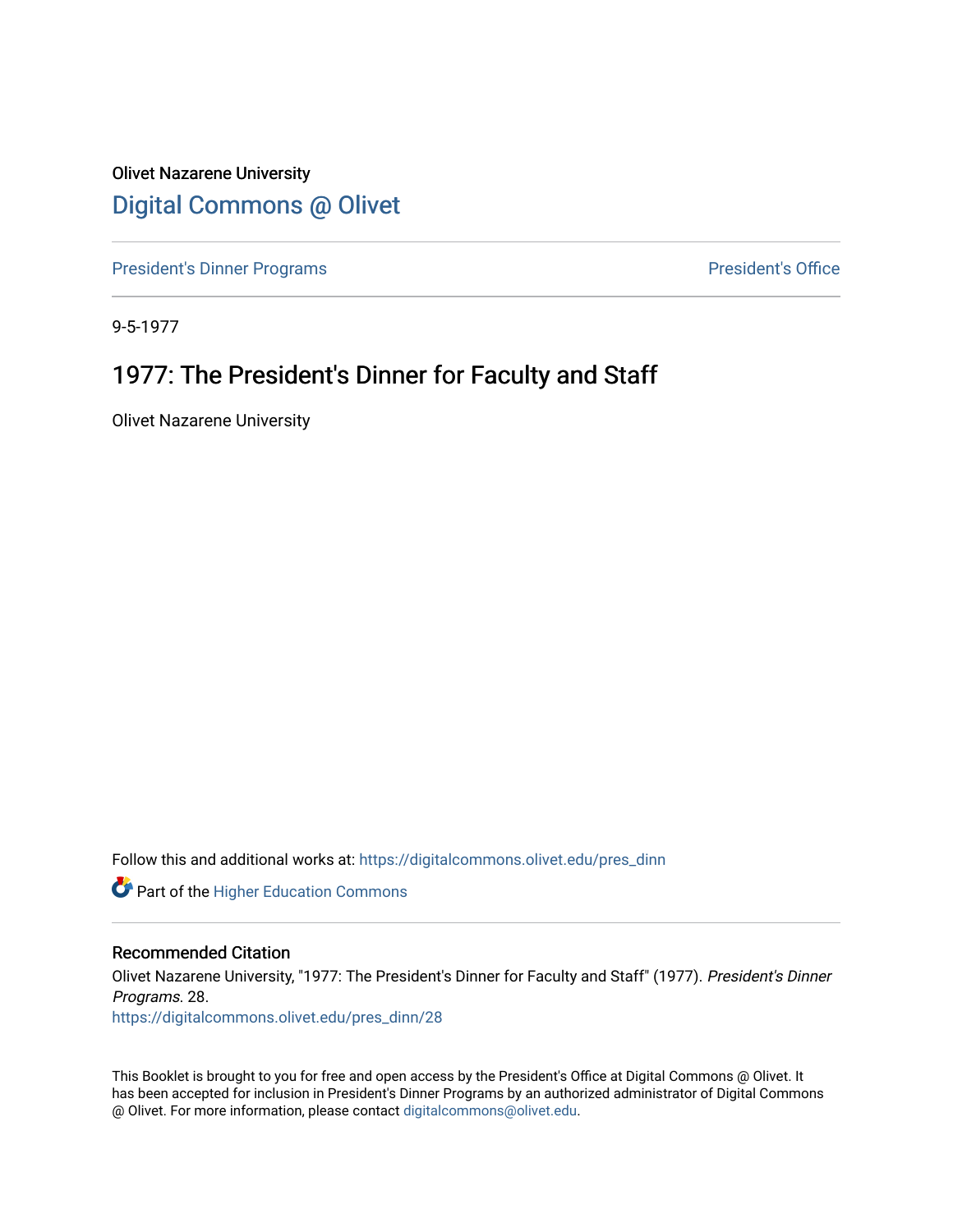

**7(8n**

The President's Dinner

**September 5, 1977 6:30 p.m. Ludwig Center**

**Olivet Nazarene College**Kankakee, Illinois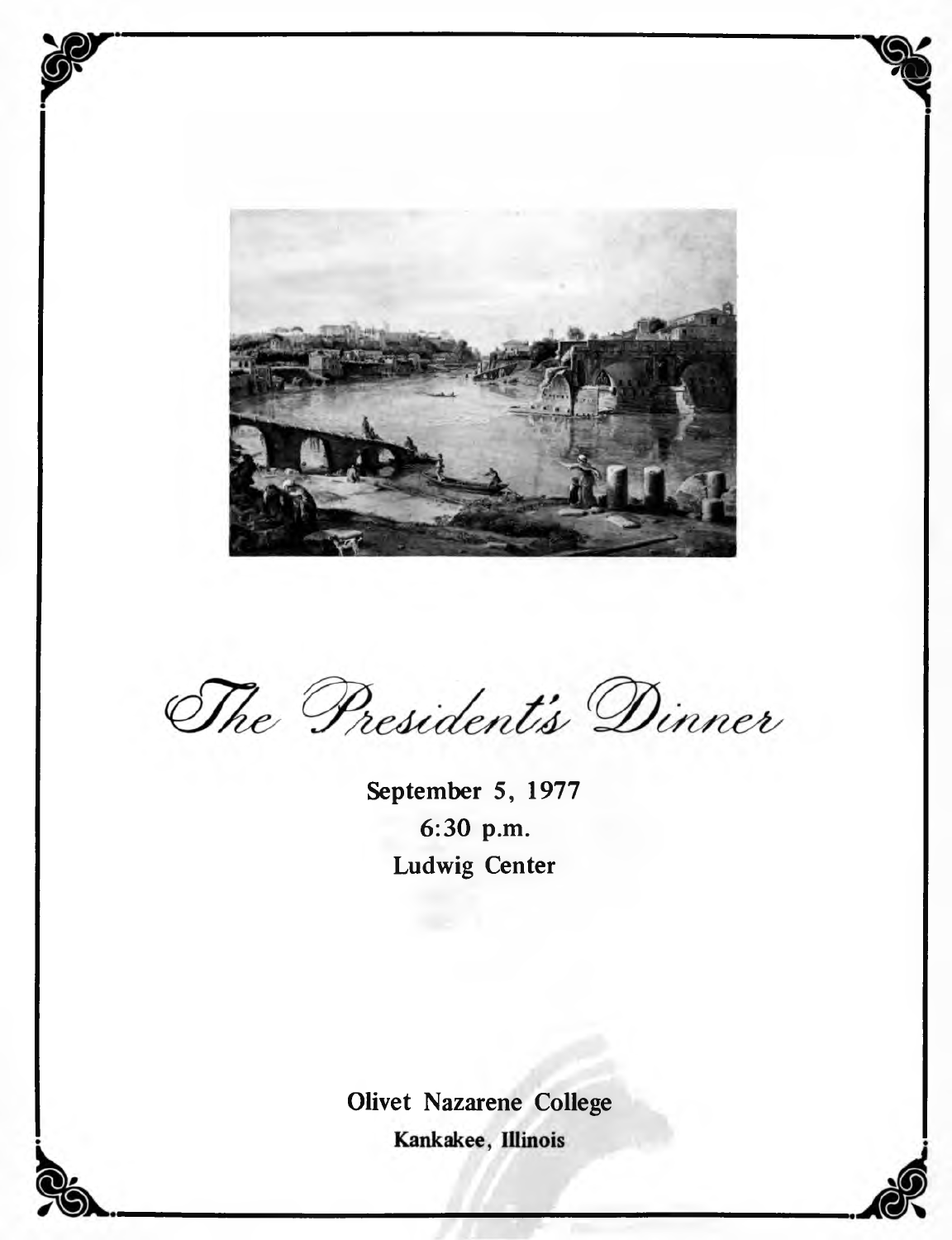The President's Dinner Menu

*Kaukauna Klub Cheese Assorted Crackers*

*Relishes*

*Olives*

*A Triad o f Fruits Garnished*

*Prime Rib, Au Jus*

*Yorkshire Pudding*

*Idaho Baked Potato*

*Broccoli Supreme*

*Freshly Baked Rolls*

*Coffee*

*Iced Tea*

*Swiss Chocolate Pie*

The mural behind the head table was created by Professor Harvey Collins from a painting of Rome as it appeared between 600 and 700 a.d. The original painting was by Gaspare Vanvitelli.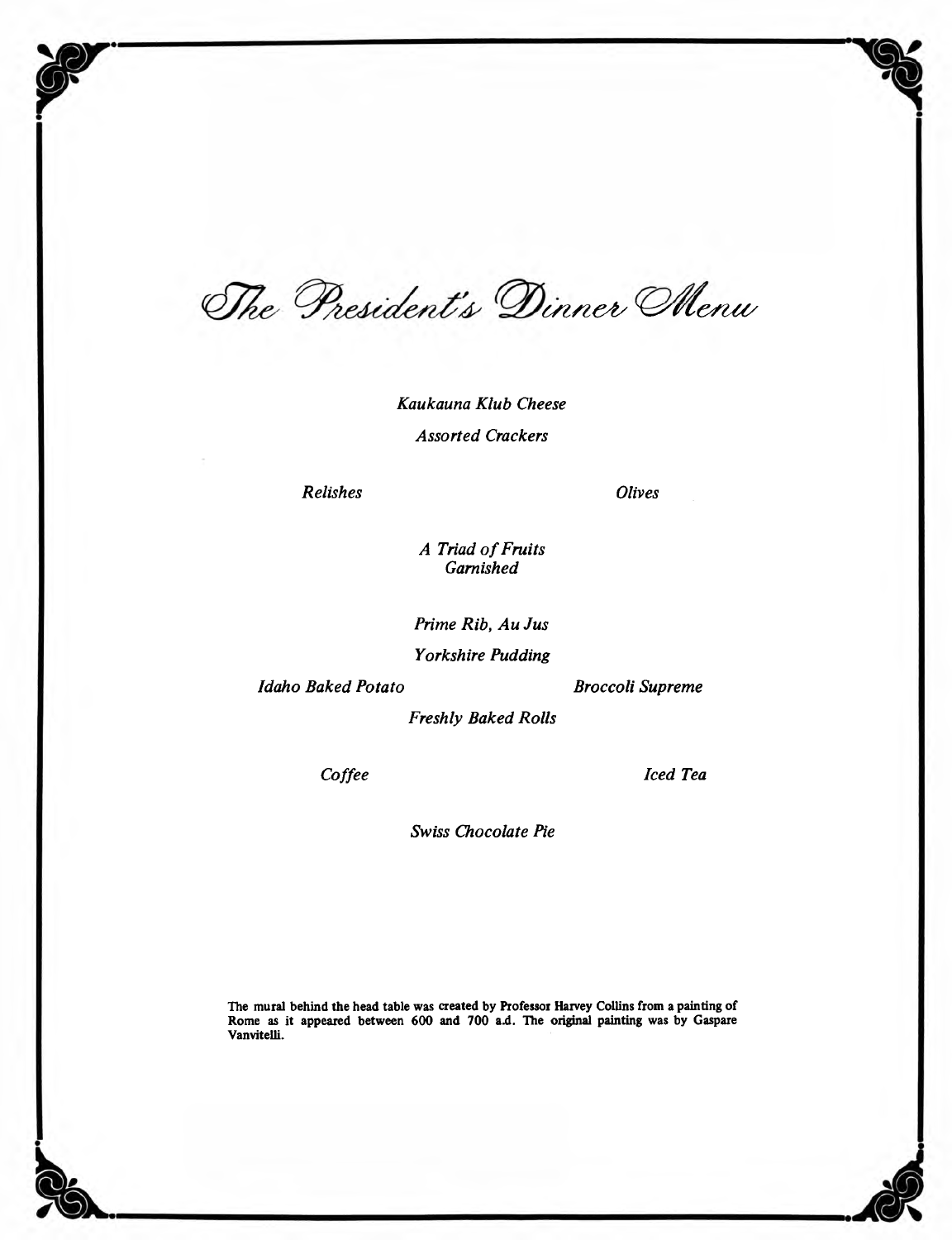

**Welcome.....................Dr. Leslie Parrott**

**Invocation..........................Dr. Willis Snowbarger**

### **Dinner**

**Music.....................Churchmen Quartet**

**Introduction of New Faculty................ Dr. Albert Truesdale**

**Introduction of New Staff............Rev. Mervyn Goins**

**Recognition of Years of Service and Special Achievements......... Dr. Willis Snowbarger**

**President's Special Recognitions**

**Music**

**President's Address**

**Music.....................Mrs. Linda Dunbar** *"Eternal Life"by F. Dungan*

**Benediction....................... Rev. Ted Lee**

President's Dinner Committee

**Mervyn L. Goins, Chairman Gordon C. Wickersham, Harvey Collins, Selden Marquart, Jim Tripp, Judy King, Debbie Salter, Ovid Young**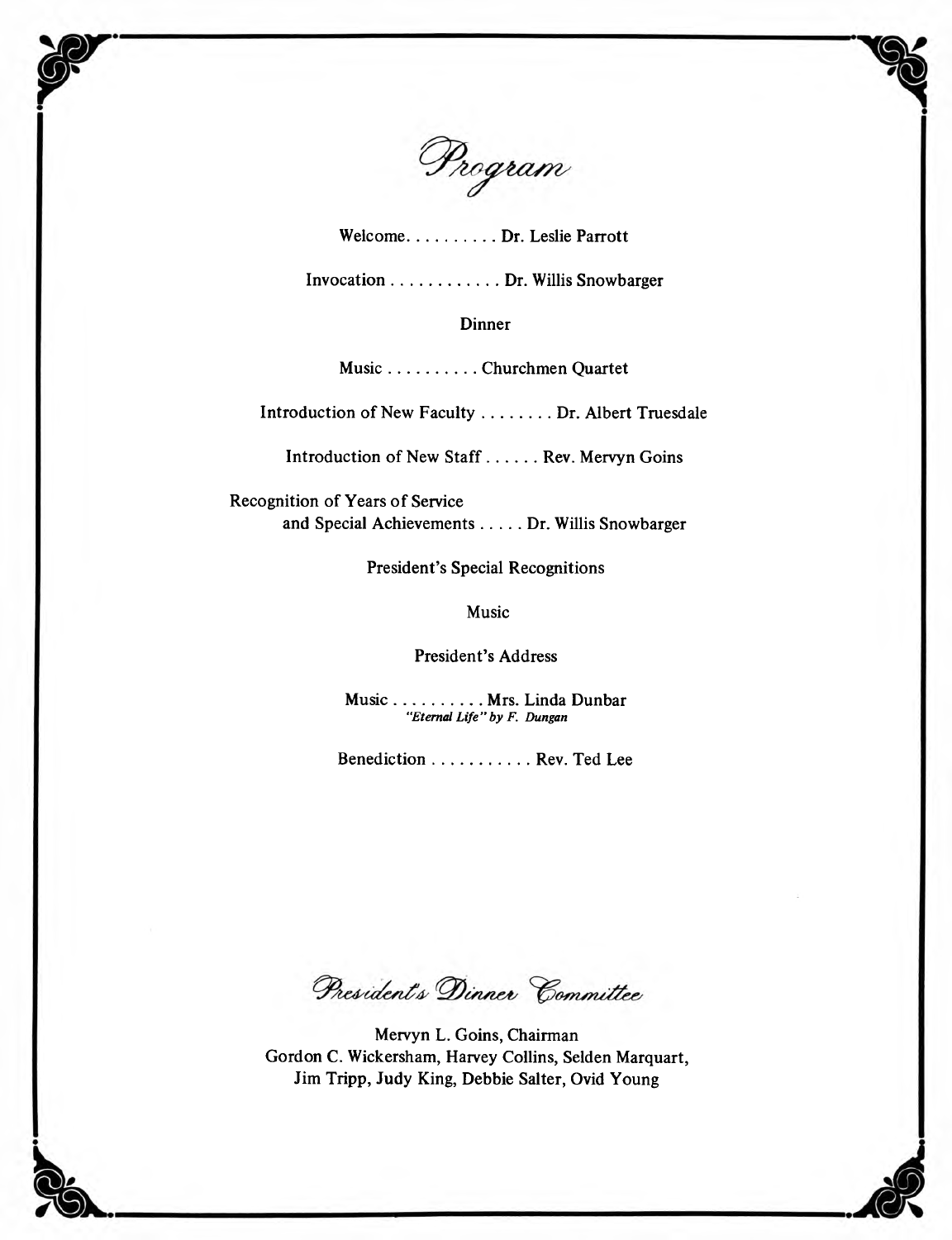President's Special Recognitions

William T. Hodges graduated with the Bachelor of Arts degree in 1951 from Olivet Nazarene College. He received the Doctor of Medicine degree from the University of Illinois, College of Medicine in 1955. He began his medical practice in Herscher, Illinois and later established the Riverview Medical Arts Center where his office is now located. Dr. Hodges has been the College Physician since 1956. He has also served as Instructor of Physiology and Anatomy. Dr. Hodges has been responsible for considerable development in the health services offered to Olivet students. His professional service and interest in his Alma Mater has been a great asset.

Dr. and Mrs. Hodges are very active in community affairs and are members of College Church of the Nazarene. They have two sons both attended Olivet. The Hodges' make their home in Kankakee.

Judy King is from Pomeroy, Ohio and graduated from Olivet Nazarene College in 1971 with a Bachelor of Science degree in Home Economics. During her junior and senior years Judy worked for SAGA Food Service as a student employee. After graduation she was appointed supervisor for SAGA. She has served as Food Service Manager and Director from 1971-1977 when she was promoted to Senior Food Service Director. Her area of responsibility includes Bourbonnais School District, Grant Park Schools, Kankakee Community College and Olivet Nazarene College.

Judy enjoys music and sewing. She is a member of College Church of the Nazarene and lives in Bourbonnais. We are grateful for Judy's talents and dedication to Olivet Nazarene College.

Clarence W. Ward, Director of Physical Education, was born in Murphysboro, Illinois. After graduating from high school he attended Olivet and graduated with the Bachelor of Science degree in Education in 1952. He continued his education and graduated from Auburn University with the Master of Education degree in 1958. He has also completed the Director of Physical Education program at Indiana University. Coach Ward began his teaching career at Olivet in 1958 after serving as high school coach in Georgia. It has been through his insistence and recommendations for a high level athletic program for the College that Olivet has excelled, and today is recognized as a strong contender among colleges and universities.

Coach Ward and his wife, Lil, live in Bourbonnais and have two married daughters.

We at Olivet are indebted to Coach Ward for his contribution to this important part of the academic program.

Richard Wirt, Assistant Professor of Mathematics and Chairman of the Department graduated from Bethany Nazarene College in 1965 with a Bachelor of Science degree. He received the Master of Arts degree from the University of Oklahoma in 1969 and completed the Doctor of Philosophy degree in Mathematics in 1972 at the University of Oklahoma. After serving as a high school teacher, graduate assistant at the University and an instructor at Oklahoma College of Liberal Arts, Dr. Wirt accepted his present assignment at Olivet.

He is serving with distinction and has been a real asset in coordinating the installation of Olivet's new computer equipment.

He and Mrs. Wirt have two children and make their home in Bourbonnais.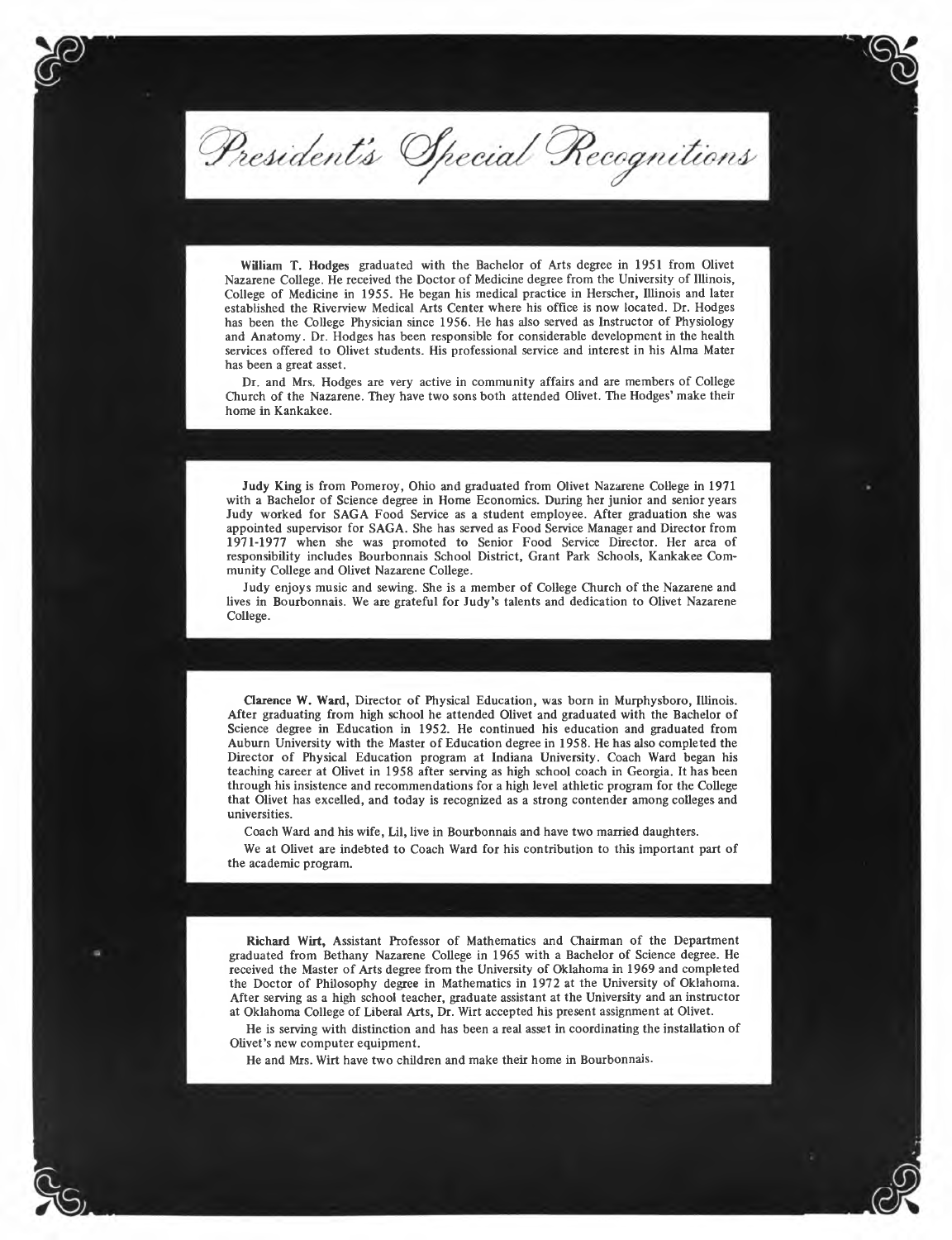Recognition of Years of Service

### **Faculty and Administration**

#### **5 years**

William Dean — June, 1972 Ivor Newsham — August, 1972 Virgil Vail — August, 1972 Gordon Wickersham — March, 1972 Frank Wilson - August, 1972

#### **10 years**

Gerald Greenlee — September, 1967 Max Reams — September, 1967 Harry Westfall — January, 1967 Alan Wiens — June, 1967

### **25 years**

Clarence Grothaus - September, 1952

**30 years**

Esther Roberts — September, 1947

### **Staff**

### **5 years**

Vada Blair - July, 1972 Georgene Fish - May, 1972 Donna Sunberg — May, 1972 Barbara Updike - June, 1972

### **10 years**

Efton Elliott — June, 1967 Clifford Hayman — August, 1967 Don Keck - February, 1966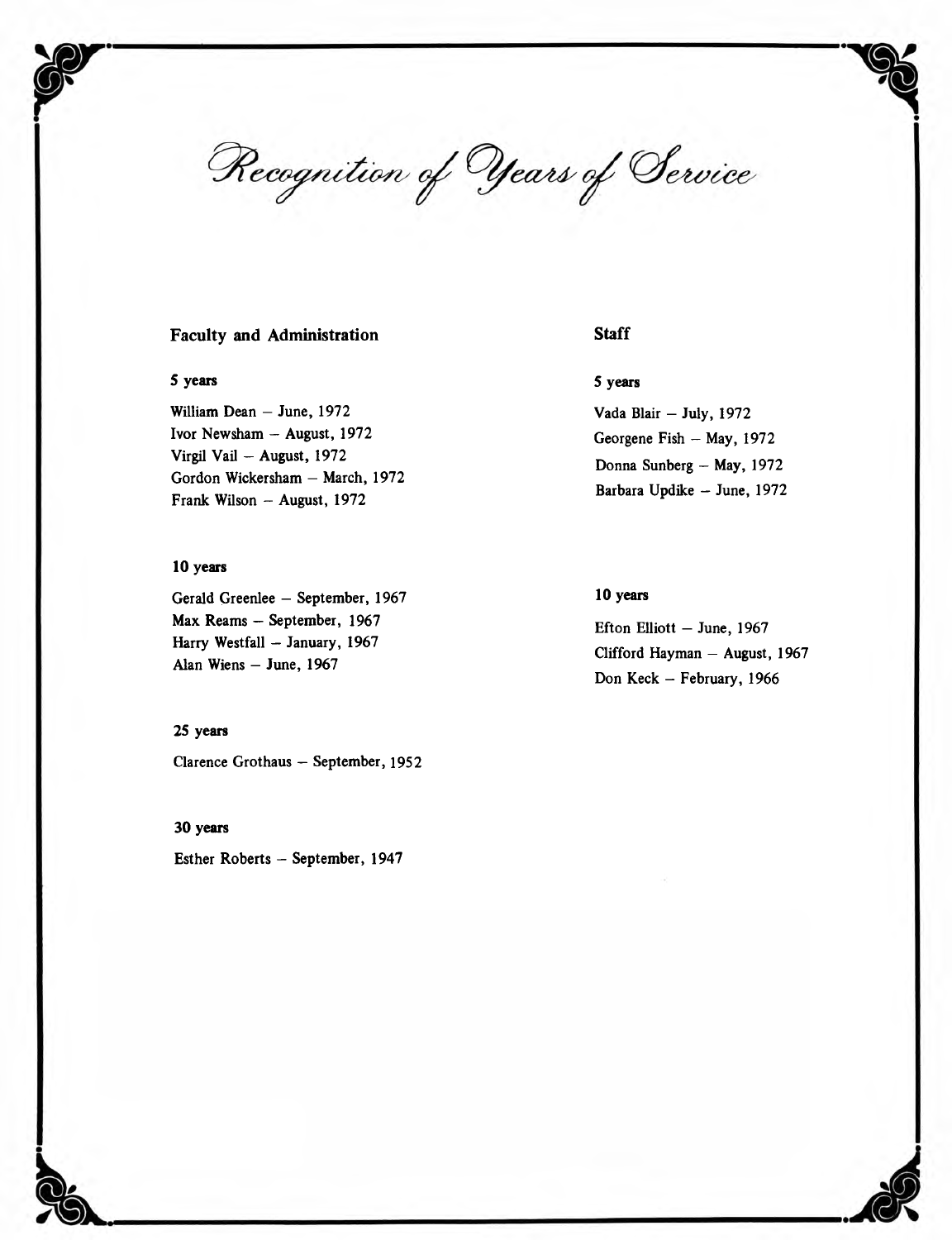New Faculty Members

Dawn Anderson, Assistant Instructor in Physical Education. Dawn is a graduate of Trinity College and has taught physical education on the junior high school level. She will be the instructor for a number of the general physical education courses, and will coach women's varsity volleyball and softball. Her husband, Doug, is manager at Saga Food Service at Olivet.

**Kenneth Armstrong,** Assistant Professor of Business Administration, is returning after a one year leave of absence. During the past year he has been working toward a Ph.D. in Business Policy and Environment at Northwestern University. He will complete his preliminary examinations this fall. He and his wife, Audrey, live in Bourbonnais. Audrey will be teaching in the Bourbonnais elementary school system.

John Bowling, Assistant Professor of Christian Education, is coming to Olivet after teaching one year at Nazarene Bible College. He is completing his Ed.D. at Southwestern Baptist Theological Seminary in Dallas, Texas. John received a bachelor's degree from Olivet in 1971 and an M.A. in 1973. He also received the M.R.E. from Southwestern in 1973. He served as minister of Christian Education at First Church of the Nazarene, Dallas, Texas. He and his wife, Jill, are living in Williams Hall where she will serve as resident director. Jill is also an Olivet graduate.

Roger Cox, Assistant Professor of Computer Science, is moving to Olivet from the USAF Keesler School of applied Aerospace Sciences, Biloxi, Mississippi. He graduated magna cum laude from Olivet in 1969 with a mathematics and physics major. He received an M.S. from Indiana University in 1972 and is a candidate for an M.S. at the University of Southern Mississippi. Roger has also done graduate work at the University of Dayton. He was nominated for "Ten Outstanding Young Men of America" by the U.S. Jaycees. He has served as a technical course writer and technical instructor of computer science for the United States Air Force. Roger and his wife, Leonda, are making their home in Bourbonnais.

C. **William Ellwangei,** Associate Professor of Theology, comes to Olivet from the field of full-time evangelism. His primary teaching areas will be evangelism, missions, and homiletics. He has served as a pastor in the Church of the Nazarene for twenty-one years, serving pastorates in Virginia, Kentucky, and Missouri. He has served on district boards, boards of trustees of Nazarene colleges, and on the board of trustees for Nazarene Theological Seminary. He has been a delegate to five General Assemblies and has served as a member of the General Board. He graduated from ONC in 1945 and from NTS in 1948. His wife, Twyla, will be teaching school this fall in Pembroke.

**Larry Finger,** Professor of English, comes to Olivet from Trevecca College where he has taught in the Department of English since 1965. He has established a commendable reputation as a teacher. He is a bachelor's degree graduate from Trevecca, holds an M.A. from Stetson University, and has received both the Ed.S. and Ph.D. from George Peabody College. Both Dr. Finger and his wife, Tammy, were reared in Nazarene parsonages. They have two children.

David **Kale,** Associate Professor of Speech, comes to Olivet from Messiah College in Pennsylvania. He graduated with an A.B. from ENC in 1966, from Temple University with an M.A. in 1970, and from Penn. State with a Ph.D. in 1974. Dr. Kale will serve as Chairman of the Division of Languages and Literature and Chairman of the Speech Department. He has been active as a writer and as a participant in professional societies. He and his wife, Ruth, have two children.

**George Lyons,** Assistant Professor of Biblical Literature, comes to Olivet from Emory University where he is completing the Ph.D. degree in New Testament Studies. George graduated from Olivet in 1970 with a major in Biblical literature, and from NTS in 1973. **In** the midst of his graduate work George has been active as a Sunday school teacher, youth leader and guest minister. He has also served one church in Missouri as an associate minister. He comes recommended to Olivet by professors, pastors, district and general superintendents. He and his wife, Terre, will live in Bourbonnais.

Neil **Roth,** Associate Professor of Psychology, moves to Olivet from Walla Walla Community College, Walla Walla, Washington, where he was Coordinator of Student Development and Guidance and Professor of Psychology. He graduated from Cascade College, Portland Oregon, in 1965 with an A.B., from Walla Walla College in 1968 with an M.A., and from the University of Idaho in 1971 with an Ed.D. His responsibilities at ONC will be Director of the Center for Career Planning and Placement, and teacher in the departments of psychology and education. He is an accomplished cello soloist, an elder in the Church of the Nazarene and has organized a guidance assistance program. His interests and abilities are wide-ranging. He and his wife, Joanne, have two children, Laurie and Edward.

Gene Shea, Assistant Professor of Business Administration, moves to Olivet from Hartford, Connecticut, where he was manager of the Tax Department for the firm of Haskins and Sells. Gene graduated from Olivet in 1959 with a B.S. in Business Administation, and from Ohio State University in 1962 with an M.A. in accounting. He also attended the Ohio State College of Law. He is a certified public accountant in Ohio and Connecticut. Gene and his wife, Barbara, have three children. The Sheas will live on Blanchette Street in Bourbonnais.

**Glen Walls,** Associate Professor of Education, comes to Olivet from Columbus College, Columbus, Georgia, where he has been Associate Professor of Education and Psychology. He holds the B.A. from Drake University (1959), and M.A. from Northern Illinois University, 1967, and the Ed.D. from the University of Houston, 1973. Dr. Walls will serve as Chairman of the Division of Education and Psychology. Dr. Walls comes highly recommended by his colleagues at Columbus College. He and his wife, Sherre, have two children. The Walls have been very active in supporting the work of the churches to which they have belonged.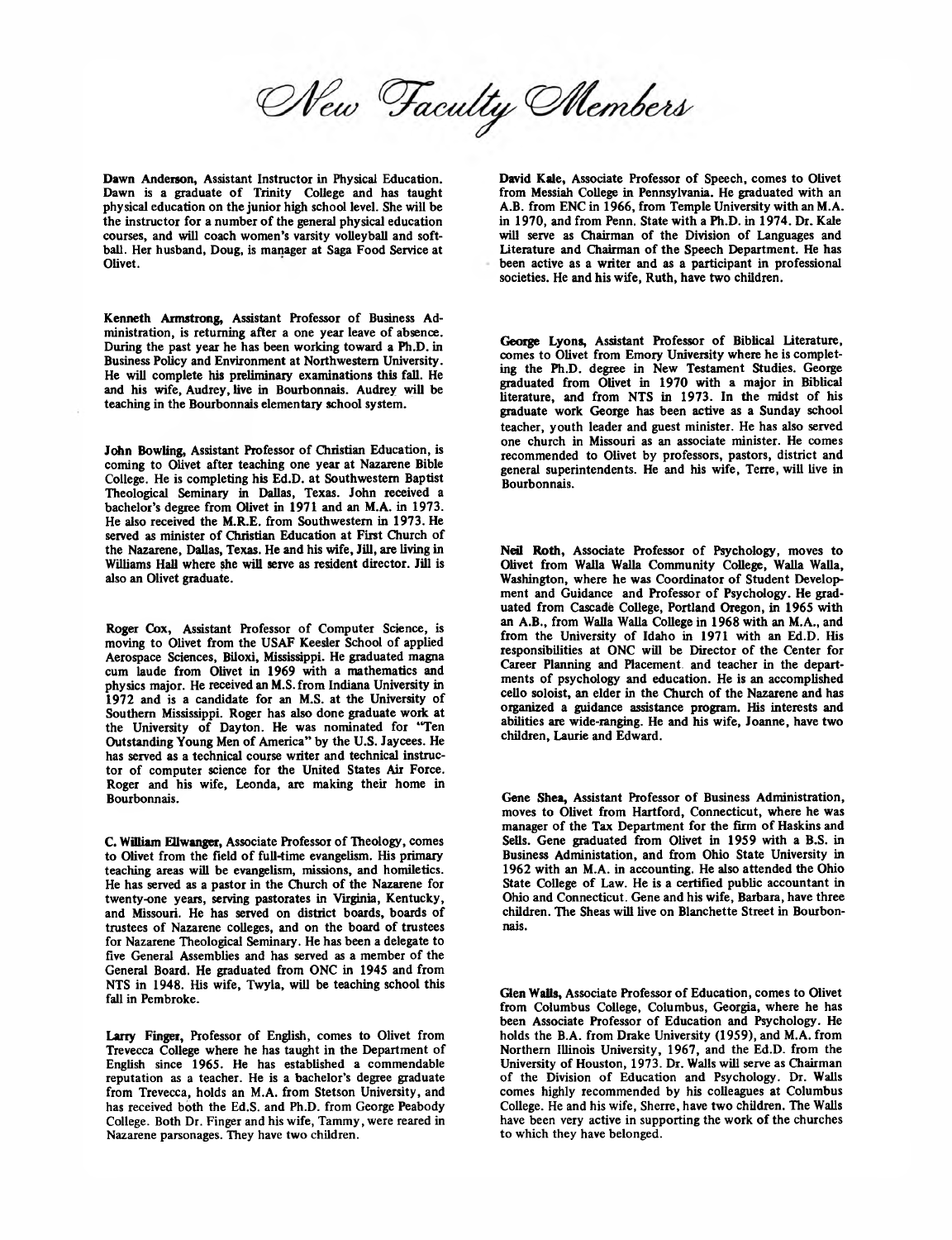New Staff Members

Florence Burghorn, Co-supervisor Custodial Services. She attended Olivet in 1944. She served as supervisor for the Grand Rapids Janitorial Company, Grand Rapids, Michigan. Florence's son will attend Bradley-Bourbonnais High School and her daughter will be a freshman at Olivet.

Eugene Hartness, Bursar, is from Kankakee. He has taught on the junior high level in the Herscher School District for fifteen years. He graduated from Olivet in 1962 with a Bachelor of Arts degree. He and his wife, Barbra, have two children and live in Bourbonnais. Barbra will be teaching 4th grade at the Limestone Grade School.

Ted Lee, Dean of Students, is returning to Olivet after serving this past year as pastor of the Trinity Church of the Nazarene in Rochester, New York. Ted is a graduate of Olivet and Nazarene Theological Seminary. The Lee's have one daughter, Debra, who will attend Bradley-Bourbonnais High School. He and his wife, Beverly, are living in McClain Hall where she will serve as resident director. Beverly has served as secretary to Dr. Harold W. Reed for several years.

Louise Pippin, Assistant to the Acquisitions Librarian. She graduated from Olivet in 1977 with a Bachelor of Science degree. She is from Eaton, Indiana.

Donald Rucker, Associate Director of Admissions. He is a 1973 graduate of Olivet and will soon graduate from Nazarene Theological Seminary. He has served as associate pastor at the First Church of the Nazarene, Port Huron, Michigan. Don and his wife, Alyce, have two children and are living in Bourbonnais.

Kenneth Southerland, Associate Director of Admissions. He is a 1974 graduate of Olivet and received the Bachelor of Arts degree. Kenneth is an ordained elder and has pastored the Capital City Church of the Nazarene, Montgomery, Alabama. His wife, Sandra, is a 1973 Olivet graduate. They are making their home in Bourbonnais.

### **SECRETARIAL AND CLERICAL**

Pam Brooks, Secretary, Language and Literature Division. Pam is a 1977 graduate of Olivet with an English major. She served as an assistant in the English department during her senior year. She recently married Denny who will be a senior at Olivet this year. They are living in Bourbonnais.

Cheryl Chaney, Secretary, Fine Arts Division. She is a graduate of Olivet with the Bachelor of Arts degree in Music Education. She has taught music in Gardner and Milford, Illinois schools. Cheryl and her husband, Ora, are living in Kankakee.

Claudia King, Secretary, Career Planning and Placement. She graduated from Olivet with the Bachelor of Arts in Music Education. She has been active in the college music program and has received the Hale-Wilder Scholarship. Claudia is from Dayton, Ohio.

Barbara Love, Clerk, Olivet Post Office. She completed her high school training in deFlores, Costa Rica and speaks fluent Spanish. She has served as a substitute bilingual teacher aide and library clerk. She is married to Stephan, a student at Olivet.

Dorys Jean Rago, Secretary, Dean of Students. Jean graduated from Olivet in 1977 with a Business major. While a student she served as secretary in the Business Administration Department. She recently married John who is a student at Olivet. They are making their home in Bourbonnais.

Linda Totel, Secretary, Alumni Office. She graduated from Olivet in 1977 with a Bachelor of Science degree in Zoology. She has worked as an X-Ray Technician at St. Mary's Hospital in Kankakee. Linda lives in Bourbonnais.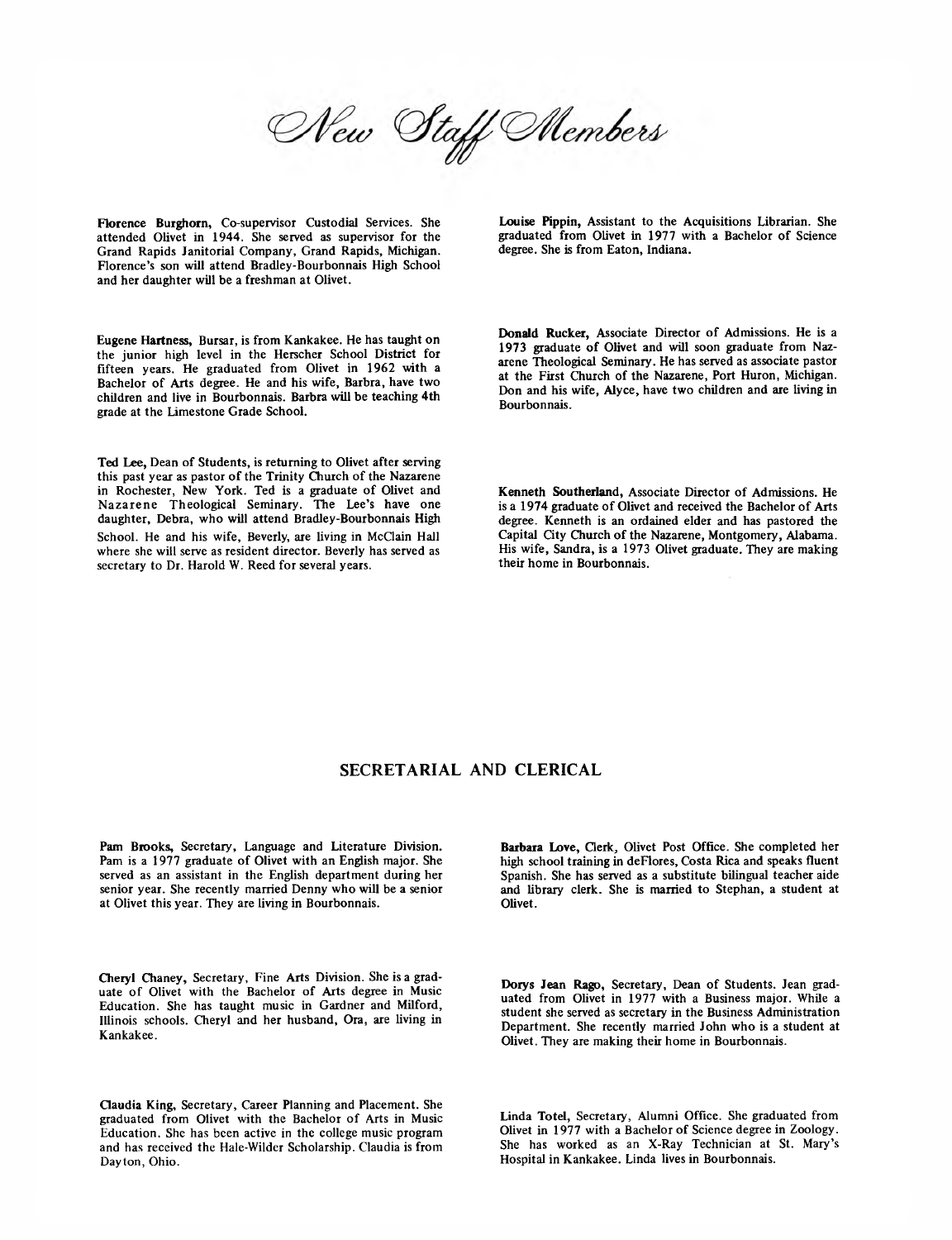Faculty and Staff Achievements<br>of Special Note

The faculty members named in sections II and IV are recommended for *prizes and/or special recognition.*

#### I. BOOKS PUBLISHED

None

#### H. SCHOLARLY ARTICLES PUBLISHED

#### Gunnell Jorden

Book review for the *Christian Librarian* and *Chronicles of Wasted Time.* 

#### T. Richard Schmidt

"Christmas Eve in the Lab" *Chemistry,* December, 1976

### III. PARTICIPATION IN SCHOLARLY PROGRAMS, UNPUBLISHED PAPERS AND RECITALS

#### David Atkinson

Paper - "Statistical Hypothesis Testing Using Simulation Techniques" at the Illinois Council of Teachers of Mathematics Annual Meeting.

Panelist and Lecturer - "Probability and Statistics" at the University of Illinois, March, 1977.

#### D. George Dunbar

"To God Be the Glory" – Album by Orpheus Choir

### Alice Edwards Piano Recital, ONC

#### Harry Fulton

Paper given at Convention  $-$  "Fundamental Concepts of Energy as They Relate to the Biological World." NSTA Convention at Cincinnati, Ohio, 1977

#### IV. ARTICLES IN CHURCH PUBLICATIONS

Jack Furbee "Children: The Challenge" *- Edge,* 1977

#### Vernon Groves

"The Christian Faith" - *Preacher's Magazine,* August, 1977

Mary Reed "Single" - *Et Cetra,* February, 1977

#### Harlow Hopkins

Paper - "Solo Playing in the Church Service" at the Church Music Symposium, Nazarene Theological Seminary, January, 1977.

Timothy Nelson Organ Recital, ONC

Stephen Nielson European Concert Tour — Germany, France, Switzerland, Holland, Belgium. October-November, 1976

Joe Noble Vocal Recital, ONC

Lottie Phillips Paper given at College English Education Conference, Knoxville, Tennessee, March, 1977

J. Ottis Sayes "The Art of Holy Refusal" - *Herald of Holiness*, February, 1977

Willis Snowbarger Devotions written for *Come Ye Apart,* Spring, 1977

A1 Truesdale "Continuing Students" - Herald of Holiness, April 15, 1977

#### V. ADVANCED DEGREES EARNED

Ruth Marie Eimer M.M. Ed., University of Illinois, July, 1977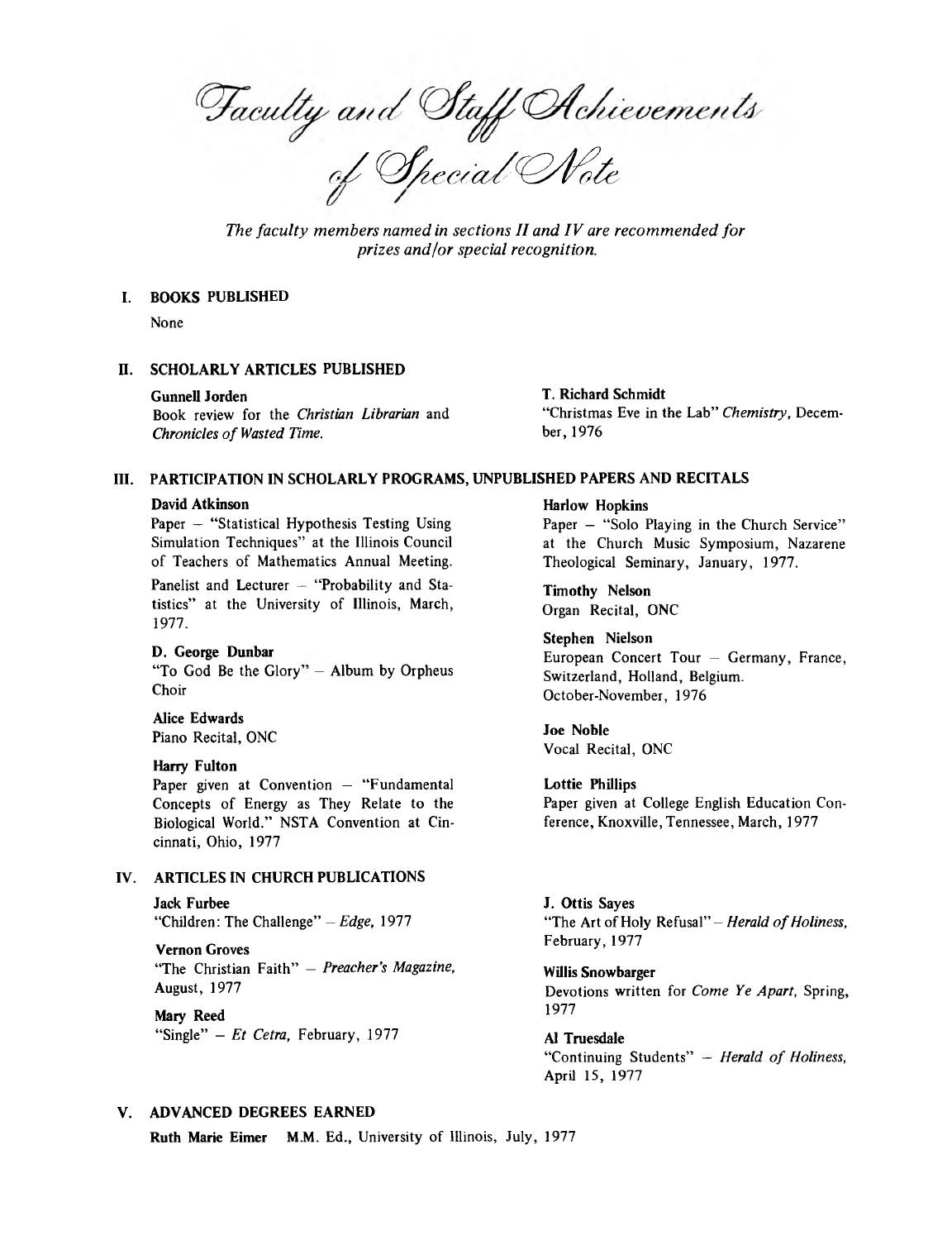### **VI. PROMOTIONS IN RANK**

### **Professor Emeritus**

Vernon Groves Lloyd Mitten

#### **Professor**

George Dunbar Leslie Parrott Max Reams Harry Westfall

### **Associate Professor** William Dean Ivor Newsham Albert Truesdale Richard Wirt

#### **Assistant Professor** Dorothy Bishop

**VII. ELECTED TO TENURE**

William Bell Henry Engbrecht Harry Fulton Jack Furbee\* Robert Hayes Ruth Moore

\*to be effective on completion of Fall Semester, 1977

### **VIII. PERSONAL RECOGNITIONS**

**Dotty Bishop**

Judge at Kankakee Community College Art Fair

**Harvey Collins** Commissioned to paint Mural for St. Mary's Hospital, Kankakee

**George Dunbar** Kankakee Symphony Board of Directors

**Alice Edwards** Preliminary judge for Kankakee Symphony Piano Competition

**Ken Hendrick** Army Reserve Hospital Chaplain

**Billie Matheny** Elected to World's Who's Who of Women in Education and the first edition of Who's Who in Early Childhood Education

**Norman L. Moore** Treasurer, Chicago Central District

**Joseph Nielson** Plaque for service awarded by Youth Opportunities Unlimited. Bourbonnais Village Board member.

**Lottie Phillips** Workshops at Trevecca Nazarene College: 1. The Slower Learning Child 2. Adolescent Literature

**Max Reams** Served twice as a reviewer for Wadsworth Publishing Company for parts of a book, *Planet Earth.*

Carolyn Rohe David Skinner Rubalee Wickland Gordon Whitten Robert Wright

#### **Esther Roberts**

Treasurer of Chicago Central District Nazarene World Missionary Society

**Debbie Salter** Book reviewer for the Nazarene Publishing House, Kansas City.

Member of Committee involved in planning single's activities for Nazarene Laymen's Conference, 1978

Training member for "Lost and Found" June, 1977

Wrote syllabus and directed Student Leadership Workshop for Crescent City High School and Women's Auxiliary

**J. Ottis Sayes**

Dictionary of International Biography, 1976-77 edition

**Carolyn Sechrist** Nominated for "Outstanding Young Women in America" certificate, May, 1977

**Willis Snowbarger** President of the General Board of the Church of the Nazarene

**C. W. Ward** Elected to NAIA District Executive Committee

**Larry Watson** Coach of the Year, Wrestling: NAIA District 20 and NCCAA

**Frank Wilson** Coach of the Year, Basketball, NCCAA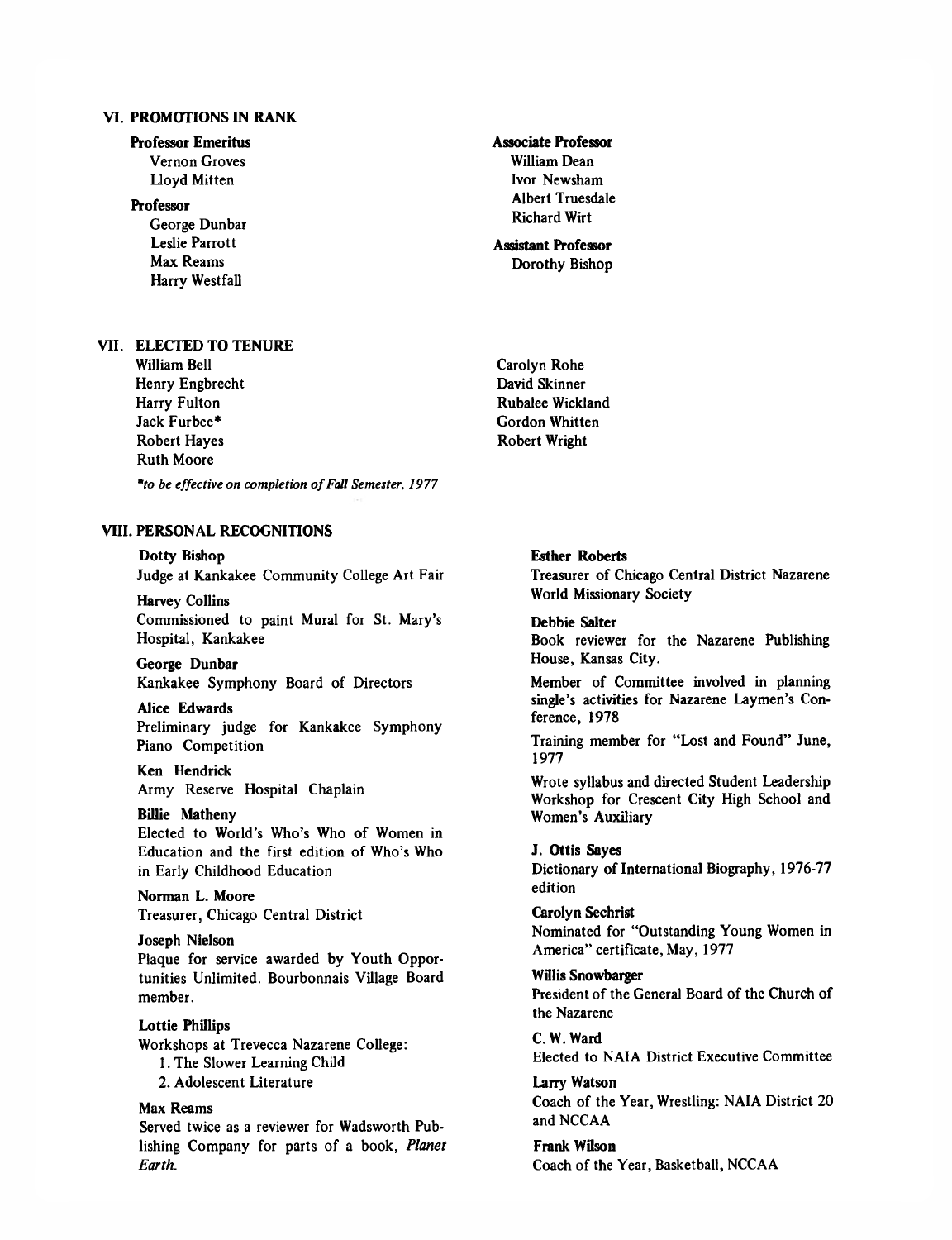### IX. SPECIAL SERVICE TO THE COMMUNITY

#### William Bell

President, Mental Health Center of Kankakee County

President, Kankakee County Mental Health Council

Lowell Flint Treasurer, Board of Directors, KCAP

Harry Fulton Educational Consultant to Riverside Hospital

Leona Hayes Member, Advising Committee, Family Planning Member, Evaluation Committee, Headstart Program

#### Harlow Hopkins

Judge for two public school contests in Bourbonnais

### Bill Isaacs

Executive Board Member — State Chapter Illinois Federation of the Blind

#### Charlotte Keck

President of Kankakee Consortium for Continuing Education for Nursing

Billie Matheny

Consultant-Cooperative, Martin L. King Adult Education Center

## Marjorie Mayo

Member, Board of M. L. King Day Care Center

Jewell Monroe Member of Audit Committee — Riverside Hospital

Joseph Nielson Member of Special School District 458, Illinois Youth Center, Kankakee, Department of Correction, Juvenile Division.

#### Stephen Nielson

Lecture — "Music, the Sign of the Times" Kankakee Round Table and Dallas Music Teachers Association

Lottie Phillips Speaker at Mother Daughter Banquet, Bonfield, Illinois

Willis Snowbarger President of the Kankakee Rotary Club

James Tripp Member, Kankakee County Board

### Gordon Whitten

Temporary President of Bradley-Bourbonnais Exchange Club. Consultant to Gould, Inc. Lecture on Solar Energy — Kankakee State Park

#### Evelyn Witthoff

Lecture on Cancer, St. Mary's Hospital and Convention of Medical Missionaries, Dallas